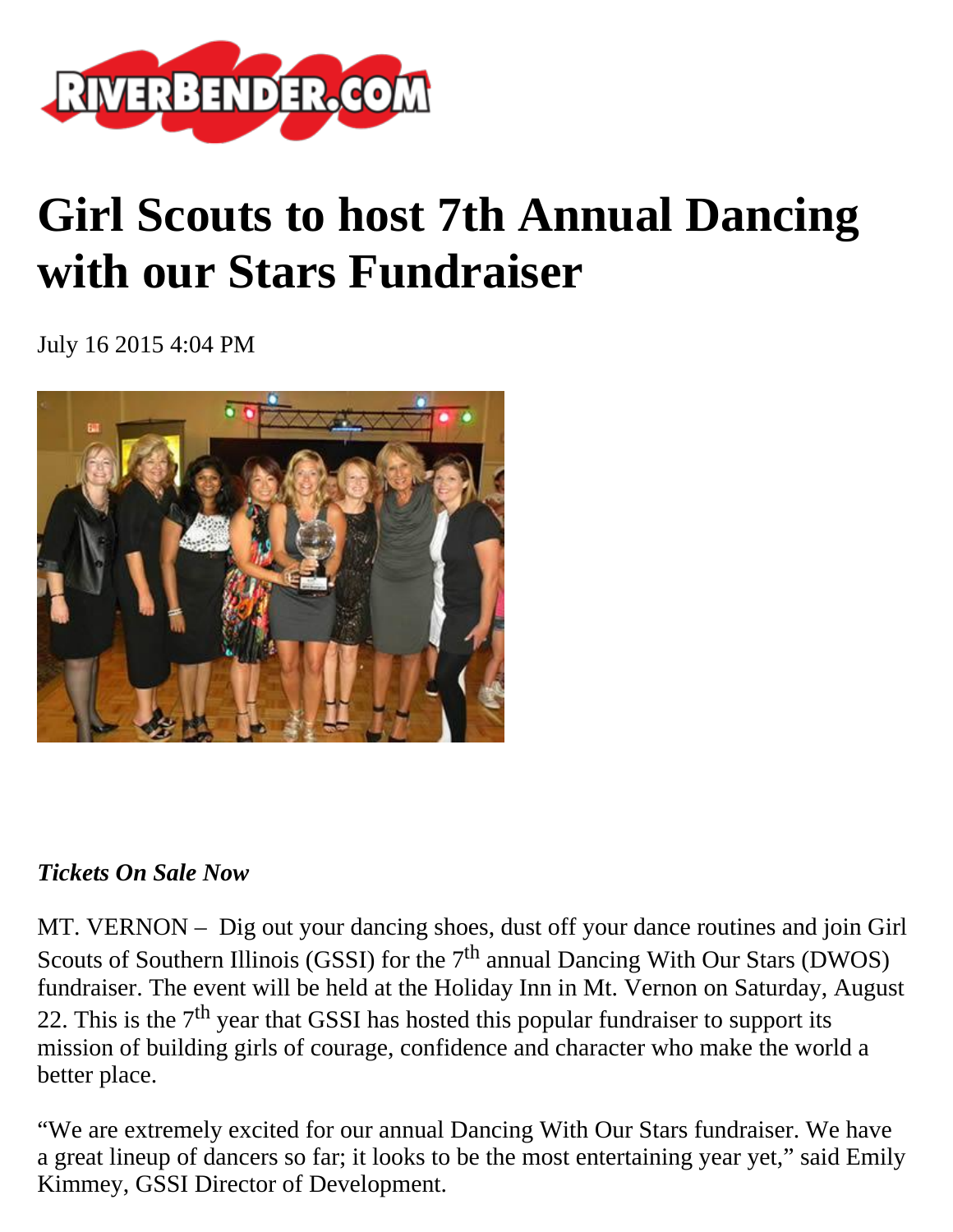This year, GSSI has teamed up with Centre Stage Studios to assist with the event. Shannon Owens, owner of Centre Stage Studios, has donated choreography services for a number of the dance routines. "Shannon is a fantastic choreographer," said Kimmey. "We found that many people were willing to dance, but needed some help putting a routine together. By offering this option to potential dancers, it has helped us recruit dancers we may not have had otherwise," Kimmey added.

To date, GSSI has nine dance routines participating in the event with dances ranging from Bollywood to Hip Hop and lots in between! Dance groups include Bollywood Twisters, Centre Stage Dancers, Centre Stage Moms, Lesa Woods, Dean & Carolyn Montague, Devin Riley, The Hocketts, The Drama Mammas and defending champions The New Evolution.

The agenda for the event consists of a cocktail hour and silent auction beginning at 5:30 p.m. followed by dinner at 6:30 p.m. and the Celebrity Star Dance competition at 7:30 p. m. After the stars take to the floor, guests can dance until midnight thanks to DJ Fred Klapetzky.

Tickets for the DWOS event are \$45, which includes dinner and an evening of dancing. Table sponsorships are available for \$500 and include a table for 10 attendees.

Hosts for this year's event are Brandon Bullard with Rare Chop House and Bria Ashby with Community First Bank of the Heartland. Celebrity judges for the evening are Mike Beard of The Insurance Store, a division of Dimond Brothers Insurance; Joe Gliosci of Peoples National Bank; Finny Mathew of Crossroads Community Hospital and Mary Beth Mezo of Smokin' T's BBQ.

Teams will be competing to win DWOS' renowned mirror ball trophy by earning the top spot in a two part scoring system. The judges' scores provide the first element to the dancers' scores. The second element adds a dash of audience participation and even more excitement, as dancers can accrue points with each donation from their supporters. At the end of the DWOS competition, the mirror ball trophy goes home with the team with the highest overall score.

All proceeds from DWOS will be used to provide financial assistance to at-risk girls, to maintain and improve GSSI camps and to develop Girl Scout leadership programs for nearly 14,000 girls throughout southern Illinois.

For more information about participating in Dancing With Our Stars as a dance team or sponsor, or to purchase tickets, please contact Emily Kimmey at 618.242.5079 or by email at [dancing@gsofsi.org](mailto:dancing@gsofsi.org).